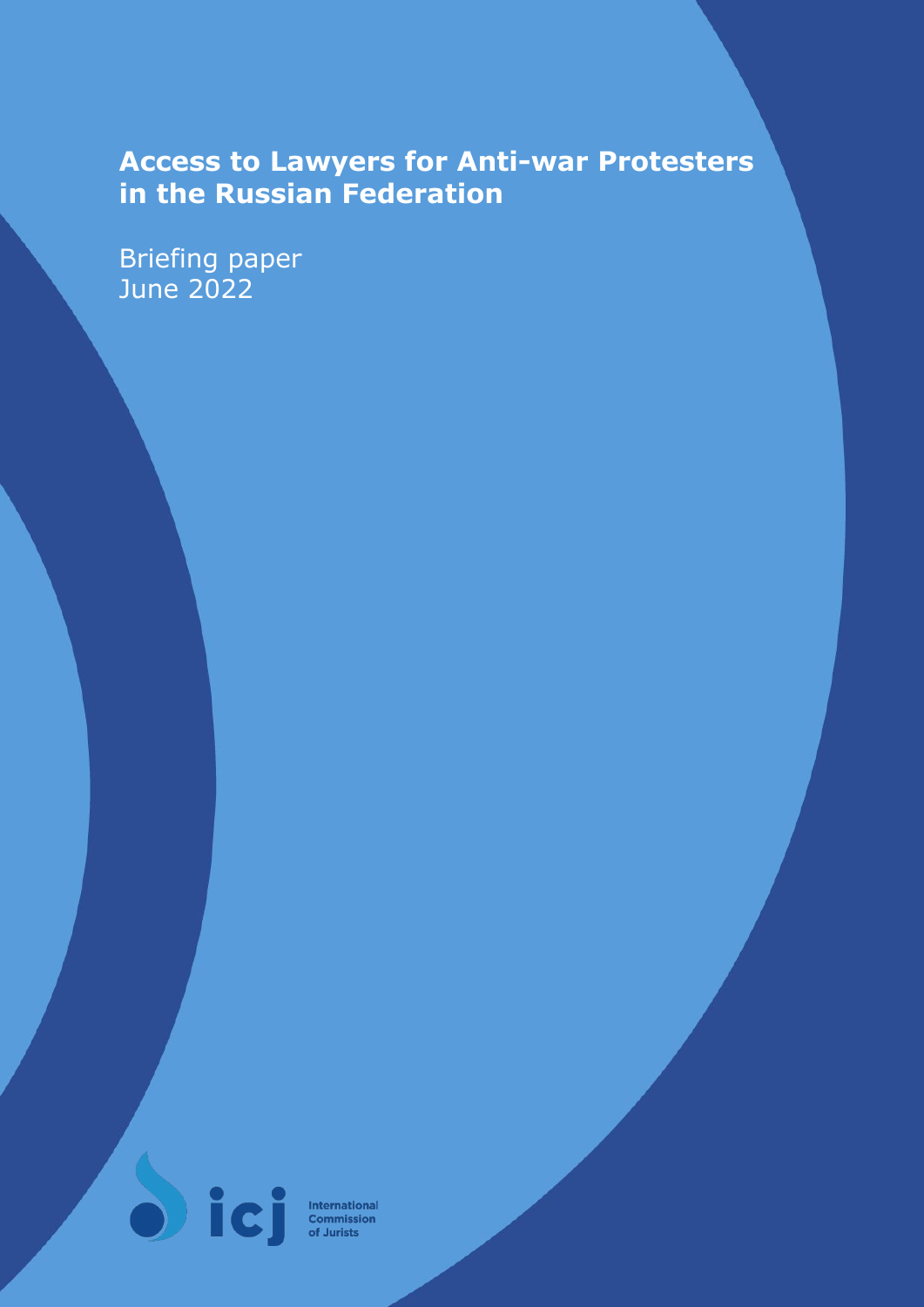Composed of 60 eminent judges and lawyers from all regions of the world, the International Commission of Jurists (ICJ) promotes and protects human rights through the Rule of Law, by using its unique legal expertise to develop and strengthen national and international justice systems. Established in 1952, in consultative status with the Economic and Social Council since 1957, and active on five continents, the ICJ aims to ensure the progressive development and effective implementation of international human rights and international humanitarian law; secure the realization of civil, cultural, economic, political and social rights; safeguard the separation of powers; and guarantee the independence of the judiciary and legal profession.

® Access to Lawyers for anti-war protesters in the Russian Federation. Briefing paper

© Copyright International Commission of Jurists, 2022

The ICJ permits free reproduction of extracts from any of its publications provided that due acknowledgment is given and a copy of the publication carrying the extract is sent to its headquarters at the following address:

#### International Commission of Jurists

P O Box 1270 Rue des Buis 3 1211 Geneva 1 **Switzerland** www.icj.org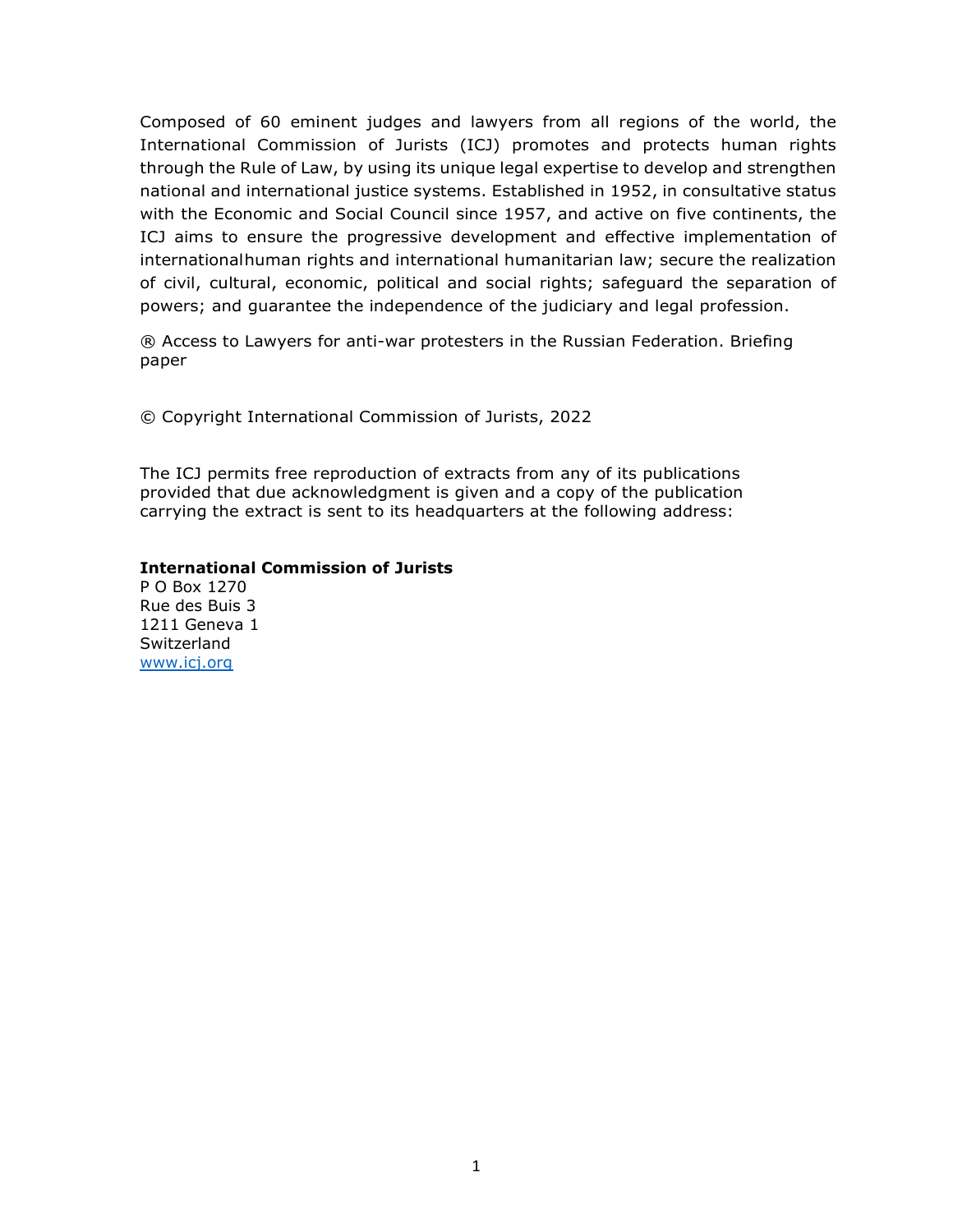## ACCESS TO LAWYERS FOR ANTI-WAR PROTESTERS IN THE RUSSIAN FEDERATION

A briefing paper prepared by the International Commission of Jurists (ICJ)

June, 2022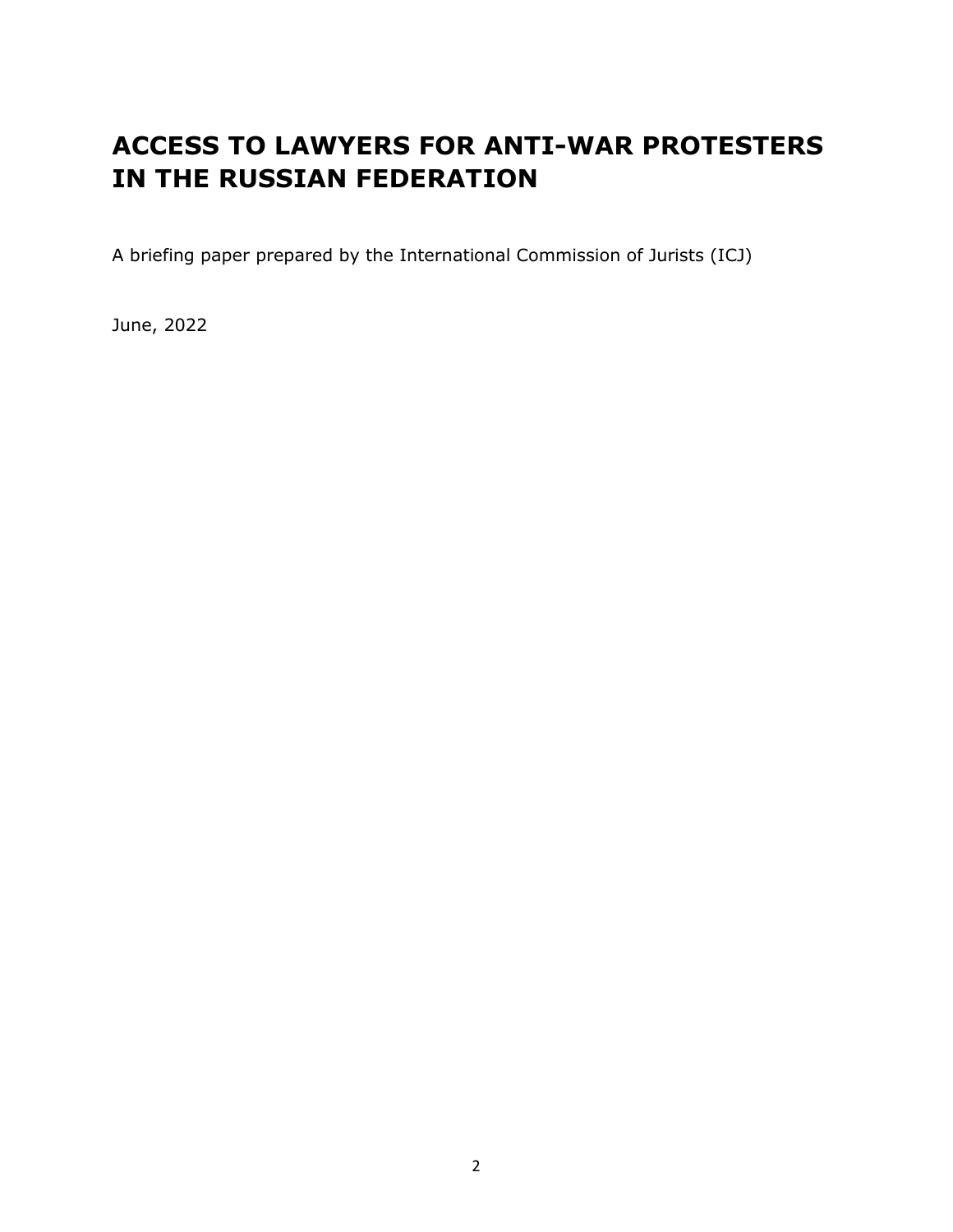## **Contents**

| II. Interference with the right to legal representation in courts  11 |  |
|-----------------------------------------------------------------------|--|
|                                                                       |  |
|                                                                       |  |
|                                                                       |  |
|                                                                       |  |
|                                                                       |  |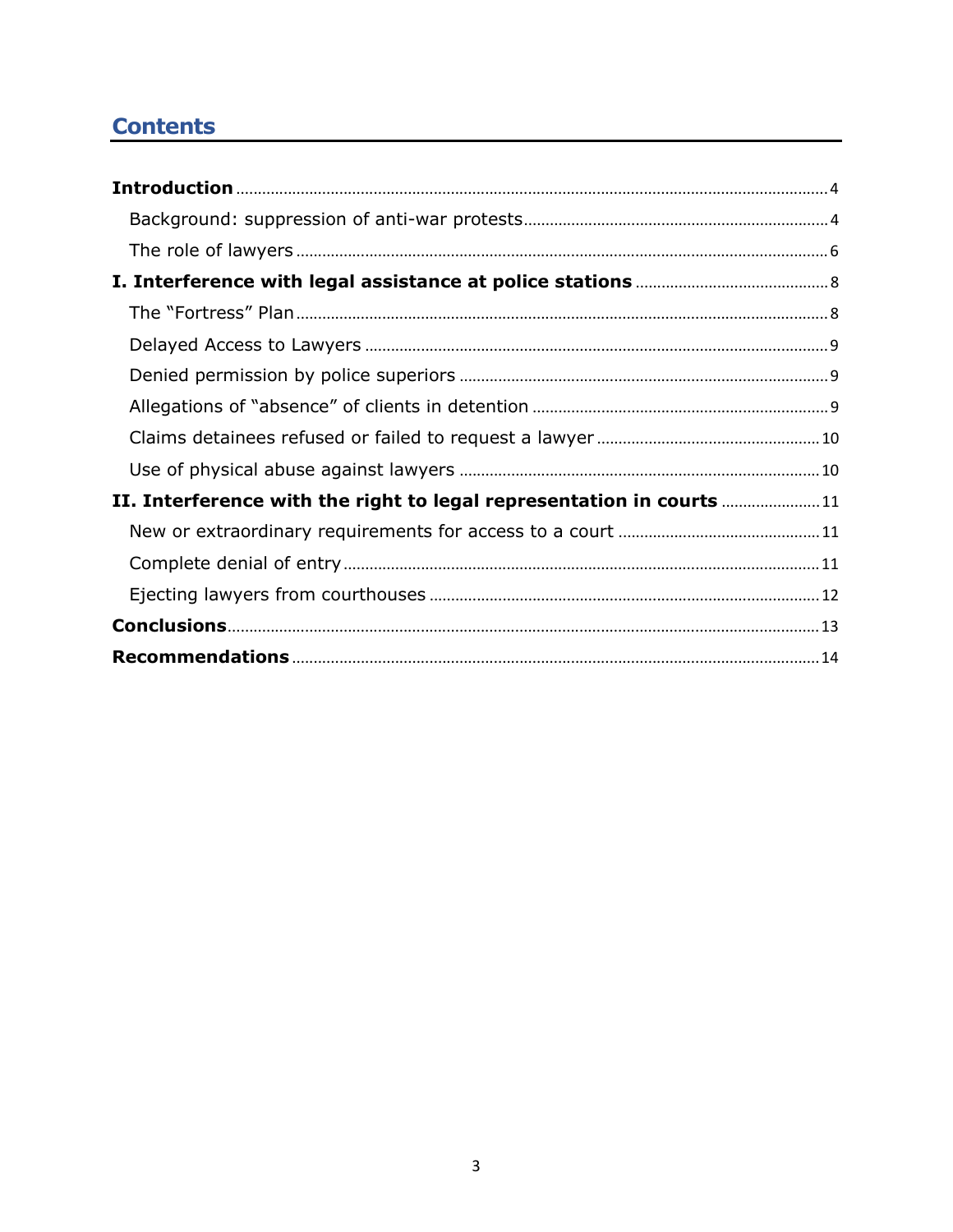## **Introduction**

The months following the Russian Federation's military invasion in Ukraine have been marked, in Russia itself, by a wave of protests against the invasion and systematic official suppression of expressions of opposition to the invasion. The government has hastily adopted new restrictive laws limiting expression of views on the conflict, followed by immediate enforcement through thousands of mostly arbitrary arrests and criminal charges related to the protests. In many cases, those arrested have not had access to prompt and confidential legal advice, and their right to an effective defence in court has been impeded. While obstruction of the work of lawyers in defence of human rights is a long-standing problem in Russia, $<sup>1</sup>$  the problem has become particularly acute in relation to the recent arrests of</sup> protesters. This briefing paper addresses some of the barriers to access to a lawyer, and harassment and obstruction of the work of lawyers defending protesters, which have compounded violations of human rights of protesters, violating Russia's obligations under the European Convention on Human Rights (ECHR)<sup>2</sup> and the International Covenant on Civil and Political Rights (ICCPR) as well as the rights of the lawyers themselves and international law and standards concerning the legal profession.

#### Background: suppression of anti-war protests

Immediately after the military invasion of Ukraine by the Russian Federation on 24 February 2022,<sup>3</sup> anti-war protests erupted across Russia.<sup>4</sup> Some such protests were held as gatherings in larger or smaller protesting groups, while others took the form of individual protests where people would hold a sign or a sheet of paper with or in some cases without text. Regardless of their form, the protests have been met with systematic suppression by the Russian law enforcement authorities, in violation of the rights to peaceful assembly and freedom of expression. Since 24 February 2022, at least 15451 people have been detained, mostly arbitrarily<sup>5</sup>, in at least 150 cities and towns across Russia.<sup>6</sup>

Many protesters have been detained and charged under the so-called "protest" provisions of the Code of Administrative Offenses (CAO) of the Russian Federation. These include the articles on:

- the rules for participating in a demonstration (CAO Article 20.2);
- the organization of a mass simultaneous gathering or movement of citizens in a public place (CAO Article 20.2.2),

<sup>1</sup> See ICJ, Towards a Stronger Legal Profession in the Russian Federation, 2015, pp.53-58 https://www.icj.org/wpcontent/uploads/2015/11/Russia-Towards-a-Stronger-Legal-Profession-Publication-2015-Eng.pdf

<sup>&</sup>lt;sup>2</sup> The Russian Federation has now ceased to be a Member of the Council of Europe (Resolution CM/Res(2022)2), but remains bound by obligations under the ECHR in respect of acts or omissions taking place until 16 September 2022.

<sup>&</sup>lt;sup>3</sup> See ICJ, "Ukraine: International law must be respected," https://www.icj.org/ukraine-international-law-must-berespected/ , 24 February 2022

 $4$  Ibid.

<sup>&</sup>lt;sup>5</sup> Russia: UN experts alarmed by 'choking' information clampdown, https://www.ohchr.org/en/press-

releases/2022/03/russia-un-experts-alarmed-choking-information-clampdown.

<sup>&</sup>lt;sup>6</sup> OVD-Info, "OVD-News," https://ovdinfo.org/ (accessed 14 June 2022).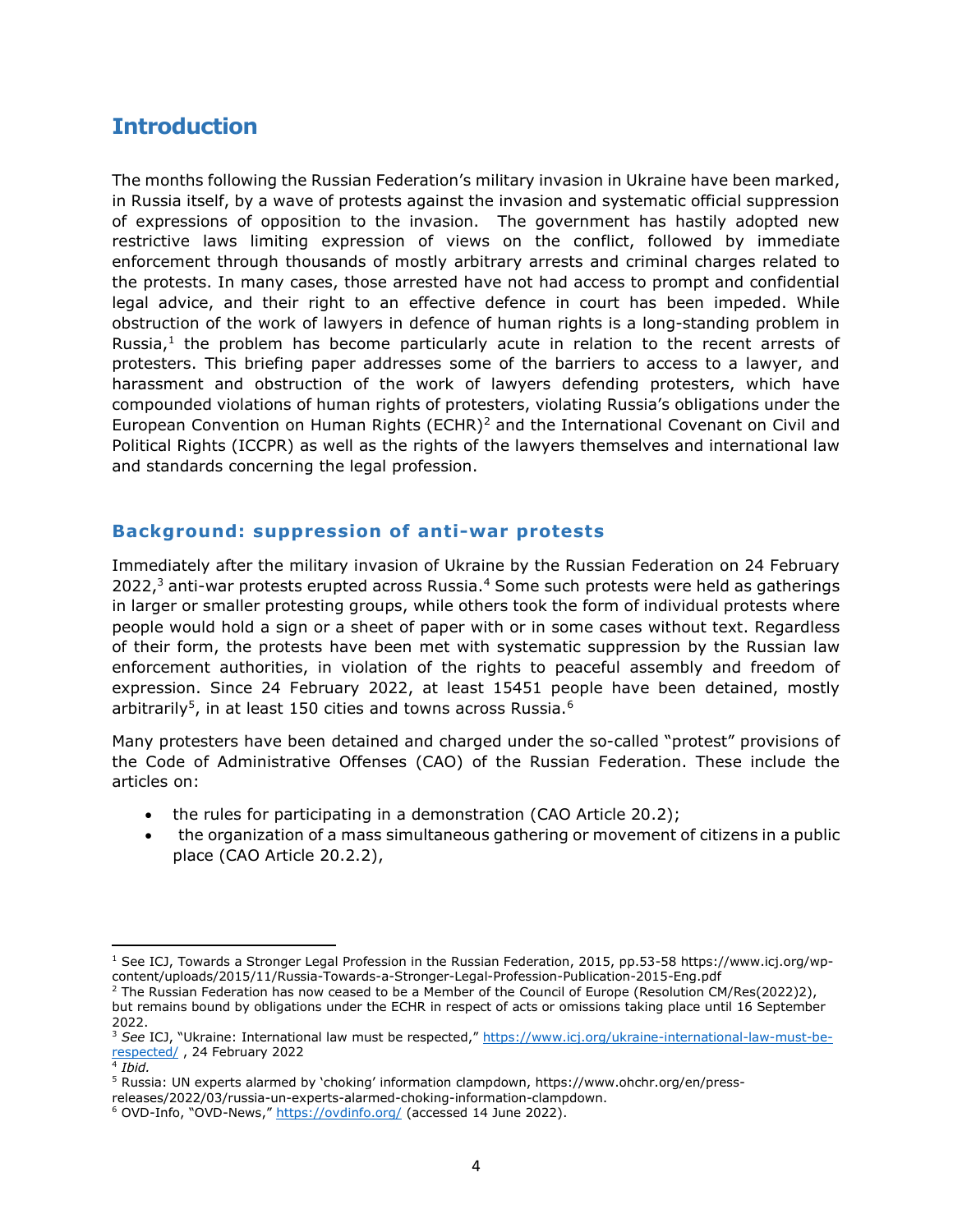• failure to comply with the orders of police officers (CAO Article 19.3).<sup>7</sup>

Under these administrative offences, protesters can be fined up to 50,000 roubles or be placed under administrative detention for up to 15 days. $8<sup>8</sup>$ 

In recent weeks, the Russian authorities have begun to rely on newly enacted amendments to the Criminal Code (CC) of the Russian Federation, which entered into force on 4 March 2022.<sup>9</sup> The violation of these provisions carry criminal, not administrative consequences. Under these amendments, protesters have been criminally charged for public dissemination of "deliberately false information" about the actions of Russian Armed Forces (CC Article 207.3). Protesters have also faced newly enacted administrative charges for committing public actions "discrediting the Russian Armed Forces" (CC Article 20.3.3), with the threat of facing the criminal counterpart to CC Article 20.3.3 for repeated violations which discredit the Russian Armed Forces (CC Article 280.3).<sup>10</sup> Those charged may face fines ranging from 100 000-3 000 000 roubles (EUR 1500 to 4500)<sup>11</sup> or 3 to 15 years in jail.<sup>12</sup>

The new provisions, because they are overbroad and vague in terms of the individual conduct that may be engaged under them, fall afoul of the principle of legality. This requires that the law has a sufficient degree of clarity and precision to enable individuals to understand which behaviour may fall under it. It also must be narrowly tailored to meet the objective of the law, ie, not overbroad, and the objective cannot be for an illegitimate purpose such as to curtail the exercise of human rights guaranteed under international law.

The provisions are also unlawful on their face, as they place impermissible limits on the exercise of fundamental freedoms protected under the ICCPR and the ECHR. These include freedom of expression (Article 19 ICCPR and Article 10 ECHR) and freedom of assembly (article 21 ICCPR and Article 11 ECHR). The laws impose impermissible restrictions on the exercise of these rights, which may only be limited when strictly necessary to meet a narrow range of legitimate public purposes, such as national security, public health and public order.<sup>13</sup> The very existence of these laws has a chilling effect on freedom of expression and assembly.

The police and the courts appear to be adopting a broad interpretation of the scope of conduct that constitutes a violation of any of these laws. For example, a court in Moscow fined protester Anna Krechetova 50,000 rubles after she was detained for holding a poster which said "Fascism will not pass."<sup>14</sup> Reportedly, court files stated that the "content of visual agitation is clearly expressing a negative attitude towards the Armed Forces of the Russian Federation," thus discrediting the Armed Forces and constituting a violation of CAO Article  $20.3.3^{15}$  Such overbroad broad and arbitrary interpretation and applications of the law by

<sup>7</sup> The Federal Law from 4 March 2022 No. 31-F3 "On the Amendments to the Code of the Russian Federation on Administrative Offenses," http://publication.pravo.gov.ru/Document/View/0001202203040006 , 4 March 2022 (accessed 22 April 2022).

 $^8$  Ibid.

<sup>&</sup>lt;sup>9</sup> The Federal Law from 4 March 2022 No. 32-F3 "On the Amendments to the Criminal Code of the Russian Federation and Articles 31 and 151 of the Criminal Procedure Code of the Russian Federation," http://publication.pravo.gov.ru/Document/View/0001202203040007, 4 March 2022 (accessed 22 April 2022).  $10$  Ibid.

 $11$  As of 19.05.2022 the minimal salary in Russia is approximately EUR 200 (e.g.

https://mintrud.gov.ru/social/330).

 $12$  Ibid.

<sup>&</sup>lt;sup>13</sup> HRC, General Comment No 34, Article 19: Freedoms of opinion and expression, paras 21,33, HRC, General Comment No 37, on the right of peaceful assembly (Article 21), paras 36, 37,

<sup>&</sup>lt;sup>14</sup> OVD-Info LIVE, Telegram Post, 23 March 2022, https://t.me/ovdinfolive/6695 (accessed 22 April 2022).  $15$  Ibid.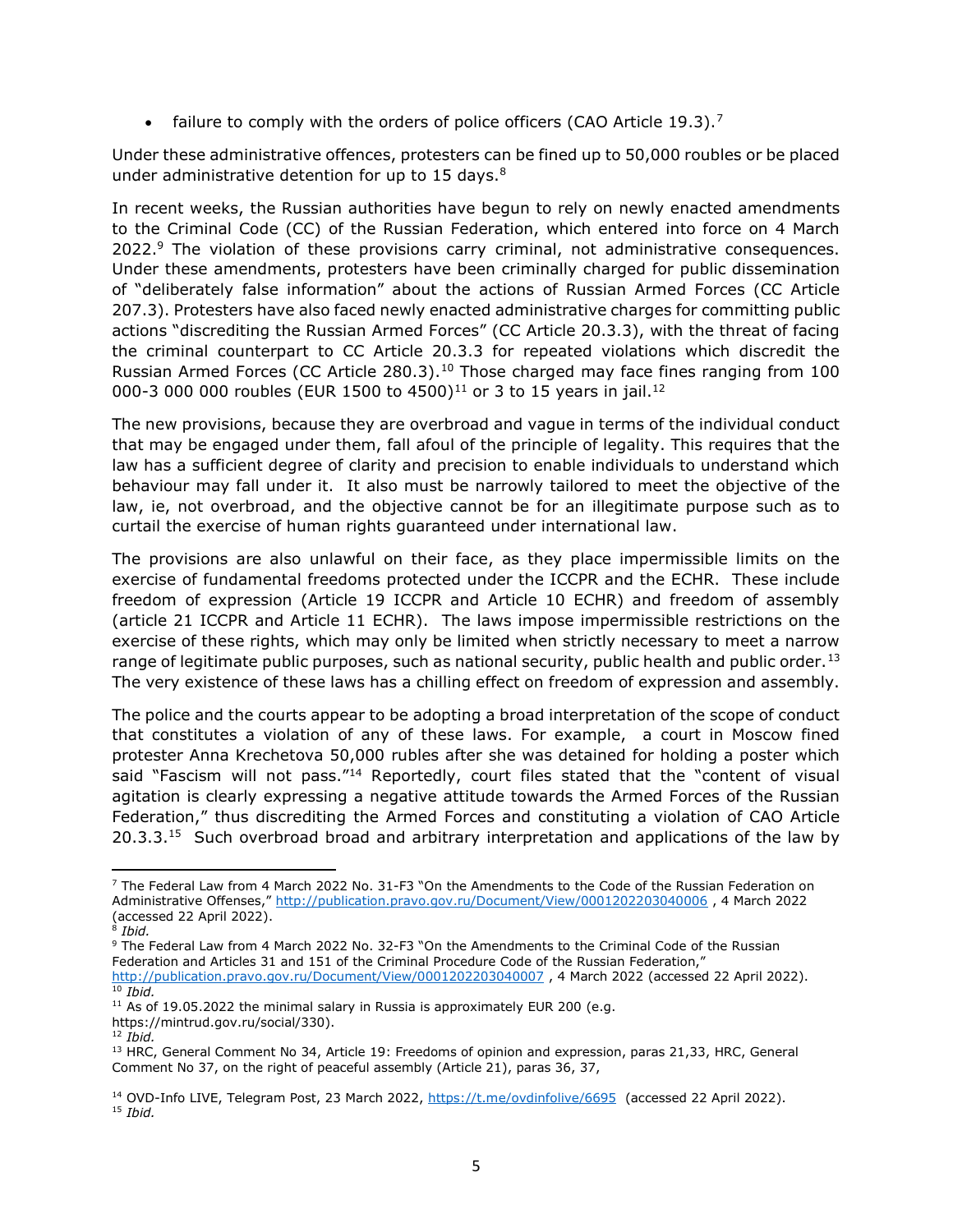the courts and imposition of harsh sanctions for expression of critical views concerning the Russian armed forces clearly violate Russia's international human rights law obligations in respect of freedom of expression under ECHR Article 10 and ICCPR Article 19, and where protesters are detained on these grounds, lead to arbitrary detention contrary to ECHR Article 5 and ICCPR Article 9.<sup>16</sup> They may also lead to violations of freedom of assembly as protected under ECHR Article 11 and ICCPR Article 21.<sup>17</sup>

#### The role of lawyers

Under international human rights law and standards, the importance of lawyers in protecting human rights and the contribution they make to maintaining the rule of law and the fair administration of justice is well recognised.<sup>18</sup> Amongst other things, international human rights law protects the right of detainees to access to a lawyer both in trial and pre-charge and pre-trial phases, $19$  and establishes the right to an effective defence, lawyer-client confidentiality and equal access of lawyers to documents and witnesses, as elements of the right to a fair trial.<sup>20</sup> Access to lawyers is also essential in ensuring the right to an effective remedy for human rights violations, protected under international law including the ICCPR (article 2(3)) and the ECHR (article 13).

The European Court of Human Rights has stressed that

"…the fairness of proceedings requires that an accused be able to obtain the whole range of services specifically associated with legal assistance. In this regard, counsel has to be able to secure without restriction the fundamental aspects of that person's defence: discussion of the case, organization of the defence, collection of evidence

<sup>&</sup>lt;sup>16</sup> ECHR, supra note 8 at Articles 5, 10; ICCPR, supra note 8 at Articles 9, 19.

<sup>&</sup>lt;sup>17</sup> European Convention for the Protection of Human Rights and Fundamental Freedoms (ECHR), 213 U.N.T.S. 221, 4 November 1950, Articles 10, 11; International Covenant on Civil and Political Rights (ICCPR), 999 U.N.T.S. 171, 16 December 1966, Articles 19, 21.

<sup>&</sup>lt;sup>18</sup> UN Basic Principles on the Role of Lawyers Adopted by the Eight United Nations Congress on the Prevention of Crime and the Treatment of Offenders, Havana, Cuba 27 August to 7 September 1990, UN Doc.

A/CONF.144/28/Rev. 1, Preamble; Recommendation No. R (2000) 21 of the Committee of Ministers to Member states on the freedom of exercise of the profession of lawyer, Preamble; ICJ Declaration and Plan of Action on Upholding the Rule of Law and the Role of Judges and Lawyers in Times of Crisis, Principles 7-9; Strengthening of the rule of law - Report of the Secretary General to the United Nations General Assembly, UN Doc. A/57/275, 5 August 2002, para. 41; Commission on Human Rights, Resolution 2004/33, Independence and Impartiality of the judiciary, jurors and assessors and the independence of lawyers, UN Doc. E/CN.4/RES/2004/33, 19 April 2004; Human Rights Committee, General Comment No. 20, Article 7: Prohibition of torture, or other cruel, inhuman or degrading treatment or punishment, 10 March 1992, para. 11; Concluding Observations of the Human Rights Committee on Tajikistan, UN Doc. CCPR/CO/84/TJK, 18 July 2005, para. 12; Thailand, UN Doc. CCPR/CO/84/THA, 8 July 2005, para. 15. See inter alia: UN Basic Principles on the Role of Lawyers; UN Declaration on the Right and Responsibility of Individuals, Groups and Organs of Society to Promote and Protect Universally Recognized Human Rights and Fundamental Freedoms; Recommendation 2000 (21) on the Freedom of exercise of the profession of lawyer of the Committee of Ministers to Member States of the Council of Europe; and Principles and Guidelines on the Right to a Fair Trial and Legal Assistance in Africa. See also infra Principle no. 9 and its Commentary. <sup>19</sup> E.g. ECHR, Article 5; ICCPR, Article 9; ICCPR, HRC General Comment 32 para. 34;; HRC General Comment 35 paras 15, 34; 58; ECtHR, Salduz v Turkey (36391/02), Grand Chamber (2008), paras 54-55; 1, Othman v United Kingdom (8139/09), European Court (2012), para. 259.

<sup>&</sup>lt;sup>20</sup> ECHR, Article 5; ICCPR, Article 9; ICCPR, HRC, General Comment 32, para 32; ECtHR, Dayanan v Turkey (7377/03), paras 30-32; ECtHR, Salduz v Turkey (36391/02), Grand Chamber (2008) para. 54; UN Basic Principles on the Role of Lawyers, supra note 12 at Principles 7, 8;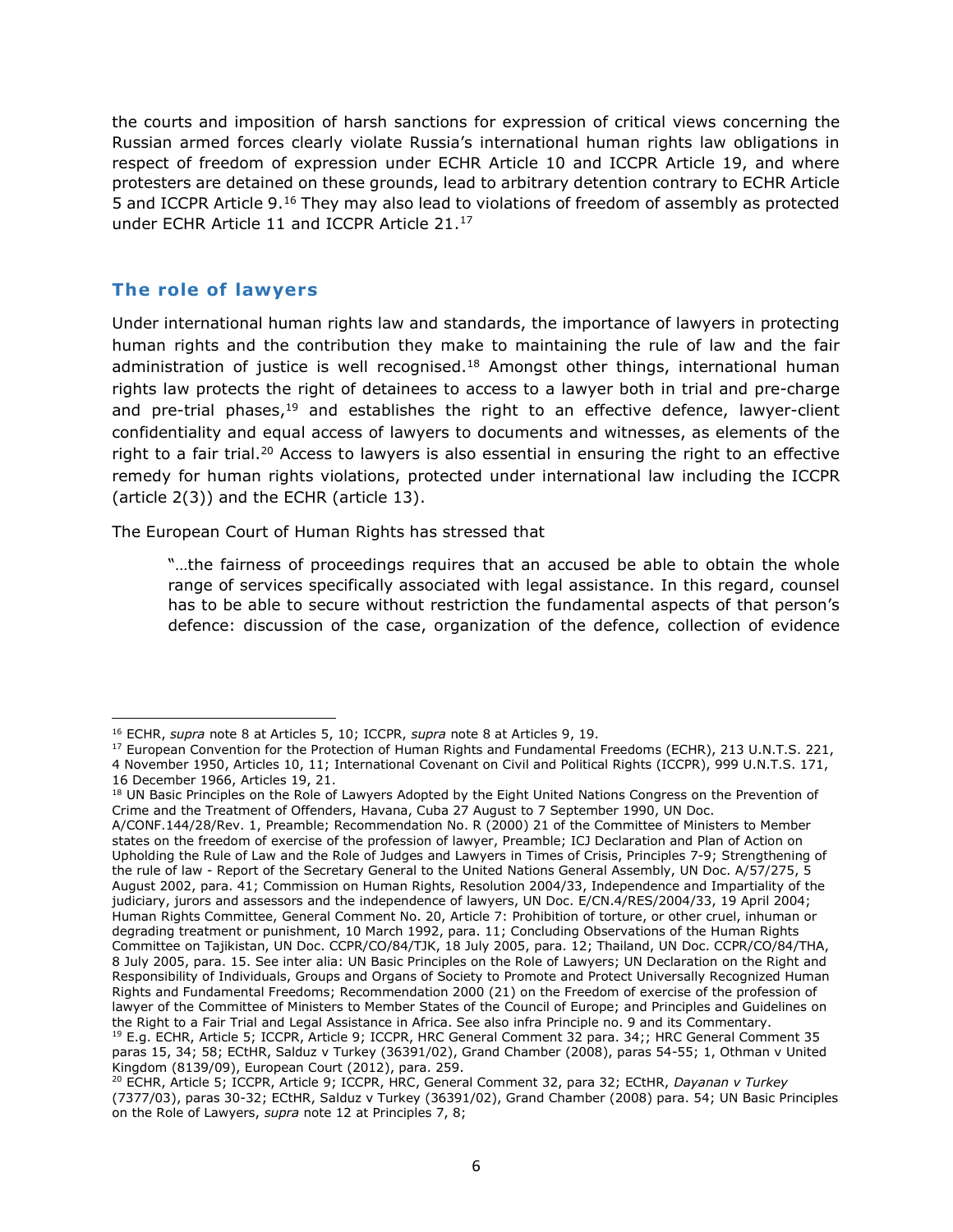favourable to the accused, preparation for questioning, support of an accused in distress and checking of the conditions of detention".  $21$ 

Under the UN Basic Principles on the Role of lawyers, lawyers when exercising their professional functions must themselves be protected from harassment, threats or reprisals.<sup>22</sup> Lawyers must not be identified with their clients or their clients' causes as a result of discharging their professional functions.<sup>23</sup>

Contrary to these standards, lawyers who represent the protesters come under severe pressure themselves. Judges and police officials are interfering with the independent work of lawyers who defend those detained at these protests including at police departments and in courts.

<sup>&</sup>lt;sup>21</sup> Daynan v. Turkey, ECtHR, Application No. 7377/03 judgment, 13 October 2009, para. 32; ICJ, "International standards on the independence and accountability of judges, lawyers and prosecutors," https://www.icj.org/themes/cijl/international-standards/ (accessed 22 April 2022).

 $22$  UN Basic Principles on the Role of Lawyers, Principle 16; Protection of lawyers against undue interference in the free and independent exercise of the legal profession Report of the Special Rapporteur on the independence of judges and lawyers, Diego García-Sayán, A/HRC/50/36, 22 April 2022, para 112.

<sup>&</sup>lt;sup>23</sup> UN Basic Principles on the Role of Lawyers, supra note 12 at Principle 18.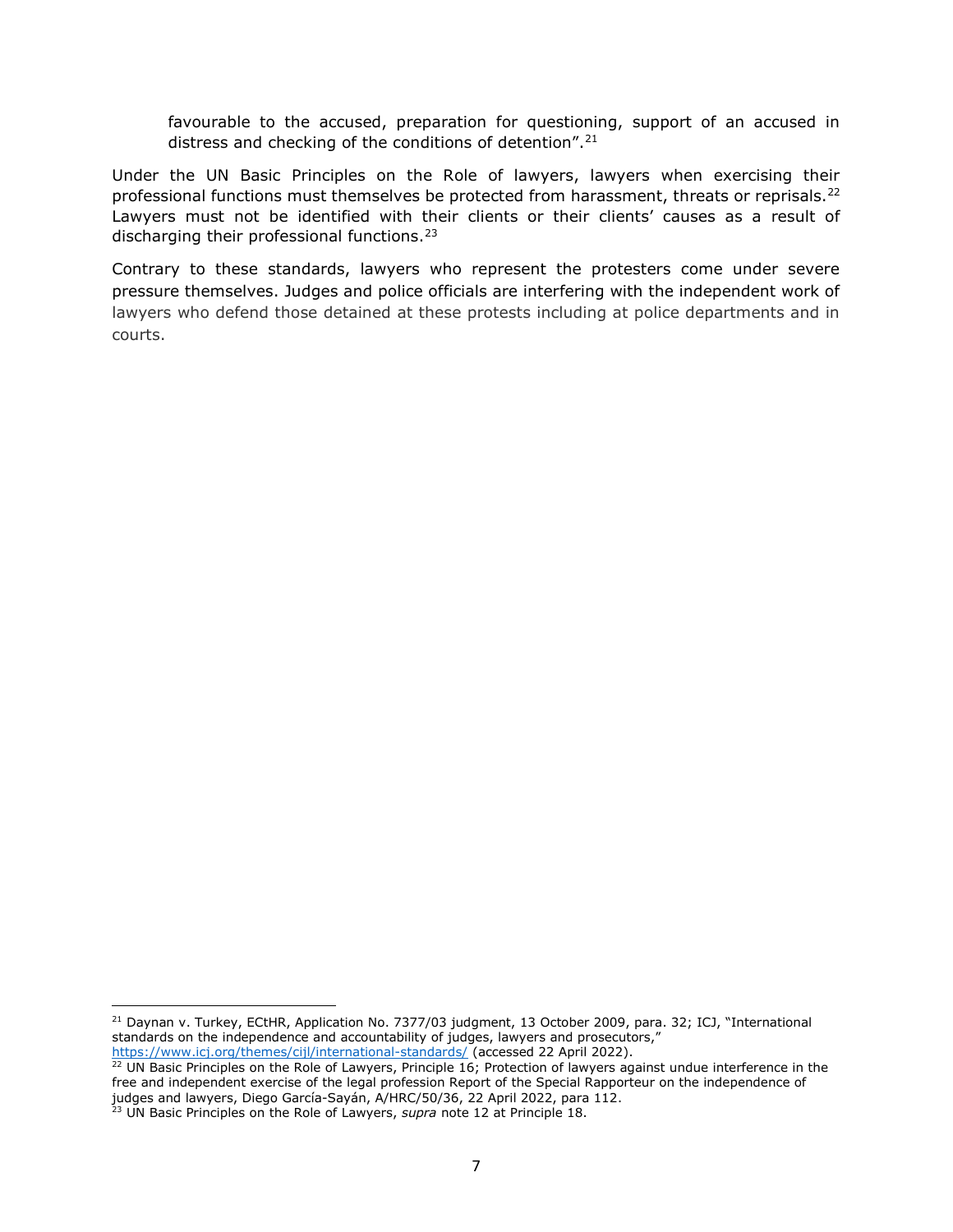## I. Interference with legal assistance at police stations

At police stations, lawyers in different regions of the Russian Federation, have been prevented from providing legal assistance to detainees. There has been a widespread practice by police across Russia of denying admission to police stations, either temporarily or fully. In some cases, lawyers have been reportedly forced to wait for admission from one to six hours, while in other cases lawyers were unable to gain admission entirely. Law enforcement authorities across different police stations throughout the country employed similar tactics which obstructed the ability of lawyers to perform their professional duties. Denial of access to a lawyer in detention removes an essential safeguard against arbitrary deprivation of liberty, as well as a protection against torture or other ill-treatment. Under international human rights law, all arrested or detained persons have a right to prompt and confidential access to a lawyer, within at the very most 48 hours from the time of deprivation of liberty<sup>24</sup> and be brought before a court.<sup>25</sup>

#### The "Fortress" Plan

Many lawyers have reported that police stations have applied the "Fortress" plan, a special regime governing the administration of police stations in response to a declared possible terrorist threat.<sup>26</sup> The application of the "Fortress" plan results in principle in the complete shutdown of a police station, prohibiting any entry into or exit from the building by any person.<sup>27</sup> However, some lawyers reported that the policy was being applied selectively. For example, on 24 February, lawyer Tatyana Solomina was unable to access a police station in Moscow after her client, Grigory Yudin, was detained at the station, where he was allegedly beaten and eventually taken away in an ambulance. First, the police, reportedly, told her that they needed to coordinate her access with their superiors. Later, the "Fortress" plan was applied, and the lawyer was denied access. She noted, however, that the "Fortress" plan had been applied selectively, as other visitors to the precinct, such as representatives of the FSB, were permitted entry.<sup>28</sup>

<sup>&</sup>lt;sup>24</sup> UN Basic Principles on the Role of Lawyers, supra note 12 at Principle 7; UN Human Rights Committee (HRC), CCPR General Comment No. 20: Article 7 (Prohibition of Torture, or Other Cruel, Inhuman or Degrading Treatment or Punishment), 10 March 1992

<sup>&</sup>lt;sup>25</sup> ICCPR, article 9.3; Human Rights Council resolution 21/4 (2012) §18(a); ECtHR, Schiesser v Switzerland (7710/76), (1979) paras. 25-38, ECtHR, Assenov and Others v Bulgaria (24760/94), (1998) paras. 146-150, ECtHR, McKay v United Kingdom (543/03), Grand Chamber (2006) para. 40; ECtHR, Medvedyev v France (3394/03), Grand Chamber (2010) paras 124-125; See UN Mechanisms Joint Report on detainees at Guantánamo Bay, UN Doc. E/CN.4/2006/120 (2006) para. 28.

<sup>26</sup> Order of the Ministry of Internal Affairs of the Russian Federation from 25 May 2009 No.400, "О совершенствовании подготовки сил и средств органов внутренних дел Российской Федерации и внутренних войск МВД России к действиям при чрезвычайных обстоятельствах," 25 May 2009; see also RIA News, "Специальные сигналы для сбора личного состава МВД при ЧС," ("Special signals for the collection of personnel of the Ministry of Internal Affairs in emergency situations"), https://ria.ru/20131119/971094188.html , 19 November 2013 (updated 1 March 2020, accessed 22 April 2022).  $27$  Ibid.

 $28$  Meduza.io, "На антивоенных акциях по всей России задержали больше тысячи человек. Среди них социолог Григорий Юдин. Его доставили в ОВД без сознания" ("More than a thousand people were detained at anti-war rallies across Russia. Among them is the sociologist Grigory Yudin. He was taken to the precinct unconscious"), https://meduza.io/news/2022/02/24/na-antivoennyh-aktsiyah-po-vsey-rossii-zaderzhali-bolshetysyachi-chelovek-sredi-nih-sotsiolog-grigoriy-yudin-ego-dostavili-v-ovd-bez-soznaniya , 24 February 2022; Advokat Street (Advstreet.ru), "В связи с мировой обстановкой" ("In connection with the situation in the world"), https://advstreet.ru/article/v-svyazi-s-mirovoy-obstanovkoy/, 5 March 2022.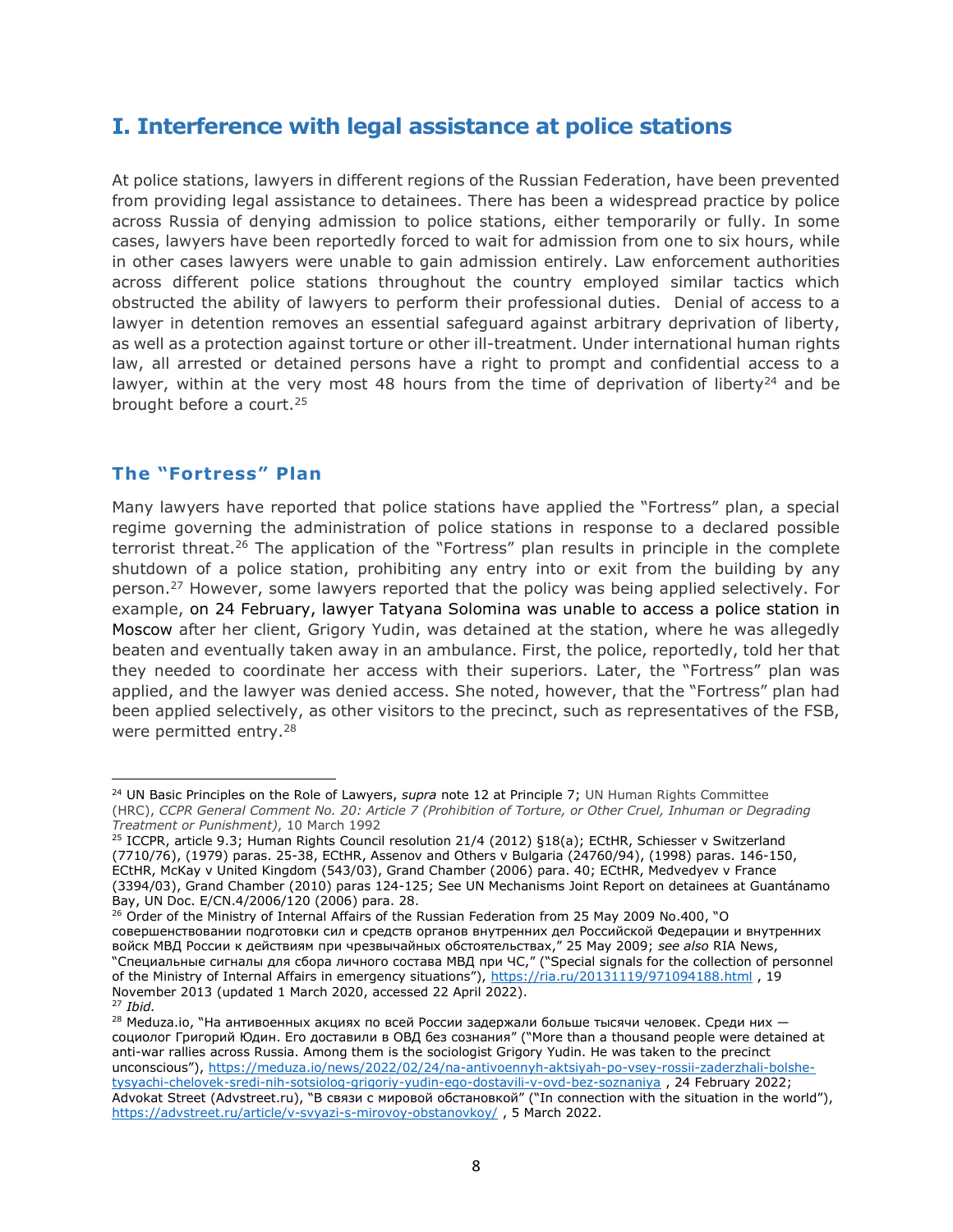#### Delayed Access to Lawyers

In many cases, lawyers have only been able to access detainees after they had been interrogated or the police had completed interrogations and finalized their official reports on those detainees. In such cases, the lawyers were admitted to the police stations after the questioning was completed or the detainees were released from the station after the completion of questioning. For example, on 27 February, lawyer Dmitry Zakhatov was not admitted to a police station in Moscow after he was told his client would not need a lawyer. While he was arguing with authorities regarding admission, his client was released after interrogation.<sup>29</sup> In a similar case, a lawyer in Rostov-on-Don, Rustam Mukhamadeev, was told that he was being denied admission until the authorities started drawing up "reports"<sup>30</sup> in regard to the detainees. Three hours later, the lawyer was granted admission into the department. However, at that time, the lawyer discovered that the report had been concluded and the documentation against his clients had already been finalised without his participation. $31$  In one particularly high profile case, Marina Ovsyannikova, the editor of TV channel "Channel 1" who achieved widespread international exposure with an anti-war poster during the live broadcasting of an evening news program, was denied access to a lawyer after her arrest, despite several lawyers attempting to reach her. Ultimately, Ovsyannikova's lawyer, Anton Gashinsky, was able to reunite with his client in court, though this was after Ovsyannikova spent 14 hours in police interrogation without legal counsel.<sup>32</sup>

#### Denied permission by police superiors

In many instances, lawyers were told that they had been denied access due to orders from police superiors. Alternatively, lawyers were told that the police could only admit lawyers with explicit permission or presence of police supervisors. For example, on 6 March in Moscow, lawyer Veronika Glazkova was told by the authorities that denial of permission to see her client was "as ordered by superiors."<sup>33</sup> In St. Petersburg, lawyer Maxim Kamakin waited for six hours for "a superior" to arrive at the police station. Ultimately, no superior officer arrived, and the lawyer left, without being granted access to the police station.<sup>34</sup>

#### Allegations of "absence" of clients in detention

In some cases, lawyers were turned away from police stations after being told that their clients were not there, while in fact their clients were being questioned and reports were issued on their custody. For example, on 1 March, lawyer Igor Skachko was unable to access a police precinct in St. Petersburg after he was told there were no detainees inside the police station. The following day in court, after reviewing the detainees' documents, the lawyer was

<sup>&</sup>lt;sup>29</sup> Advokat Street (Advstreet.ru), "В связи с мировой обстановкой" ("In connection with the situation in the world"), supra note 21.

<sup>&</sup>lt;sup>30</sup> Official reports about detention under the Russian law.

<sup>&</sup>lt;sup>31</sup> Advokat Street (Advstreet.ru), "Недопустимая работа" ("Impermissible work"),

https://advstreet.ru/article/nedopustimaya-rabota/, 25 March 2022.

 $32$  BBC News, "Marina Ovsyannikova: Russian journalist tells of 14-hour interrogation,"

https://www.bbc.com/news/world-europe-60749279, 15 March 2022.

<sup>&</sup>lt;sup>33</sup> Advokat Street (Advstreet.ru), "Недопустимая работа" ("Impermissible work"), supra note 24.

<sup>34</sup> Ibid.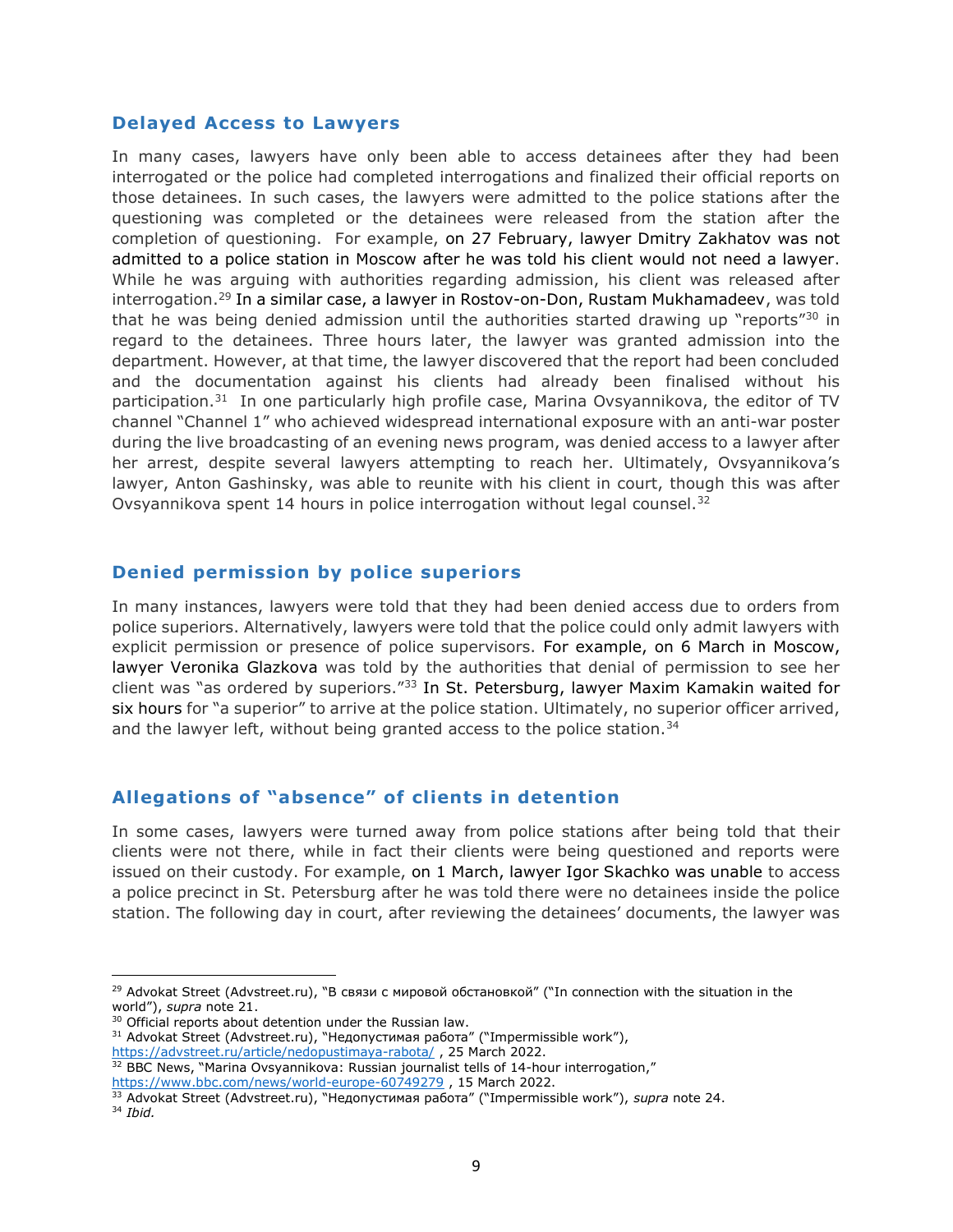able to confirm that the detainees had indeed been in the precinct when he was denied access to his client.<sup>35</sup>

#### Claims detainees refused or failed to request a lawyer

In some instances, lawyers were prevented from entering police precincts after being told that the detainees had either refused legal services or failed to request a lawyer. Once released, detainees often relayed a different story. For example, on 6 March, lawyer Irina Ruchko was prevented from entering a police precinct in Yekaterinburg. At first, the police asked her to wait; an hour and a half later, the head of the department promised that she would be granted entrance if the detainees requested her presence. Four hours later, the precinct began to release the detainees, who told the lawyer that the detainees attempted to request her presence but had been told that there were no lawyers near the department.<sup>36</sup>

#### Use of physical abuse against lawyers

In at least one case, a lawyer attempting to gain access to his clients was subjected to illtreatment. On 7 March, lawyer Alexei Kalugin was denied entry into a police station in St. Petersburg. When he tried to video-record it, the police authorities forcefully dragged the lawyer into the building, handcuffed him and verbally abused him, accusing him of "defending the Nazis."<sup>37</sup>

Actions of the police officers in these and other such incidents violate the right of detainees to access to a lawyer, in breach of obligations to guarantee the rights to liberty and to fair trial. They are also violations of international law and standards on the independence of lawyers. According to the UN Basic Principles on the Role of Lawyers, States must ensure that lawyers are able to perform all of their professional functions without intimidation, hindrance, harassment or improper interference and that they do not suffer, or be threatened with prosecution for any action taken in accordance with recognized professional duties, standards and ethics. $38$  Physical abuse against lawyers may also violate rights to physical integrity (Article 8 ECHR) and will amount to torture or cruel, inhuman or degrading treatment (Article 3 ECHR, Article 7 ICCPR, Convention against Torture). In accordance with the State's obligations under these provisions, allegations of such ill-treatment must be independently, impartially, promptly, and thoroughly investigated, leading to those responsible being brought to justice in fair trials.

<sup>&</sup>lt;sup>35</sup> Advokat Street (Advstreet.ru), "В связи с мировой обстановкой" ("In connection with the situation in the world"), supra note 21.

<sup>&</sup>lt;sup>36</sup> Advokat Street (Advstreet.ru), "Недопустимая работа" ("Impermissible work"), *supra* note 24.

<sup>&</sup>lt;sup>37</sup> Novaya Gazeta, "Адвокат Алексей Калугин опубликовал видео, на котором сотрудник отдела полиции в Петербурге нападает на защитника" ("Lawyer Alexei Kalugin published a video in which a police officer in St. Petersburg attacks a defense lawyer"), https://novayagazeta.ru/articles/2022/03/17/advokat-aleksei-kaluginopublikoval-video-na-kotorom-sotrudnik-otdela-politsii-v-peterburge-napadaet-na-zashchitnika-news , 17 March 2022.

<sup>&</sup>lt;sup>38</sup> UN Basic Principles on the Role of Lawyers, supra note 12 at Principle 16.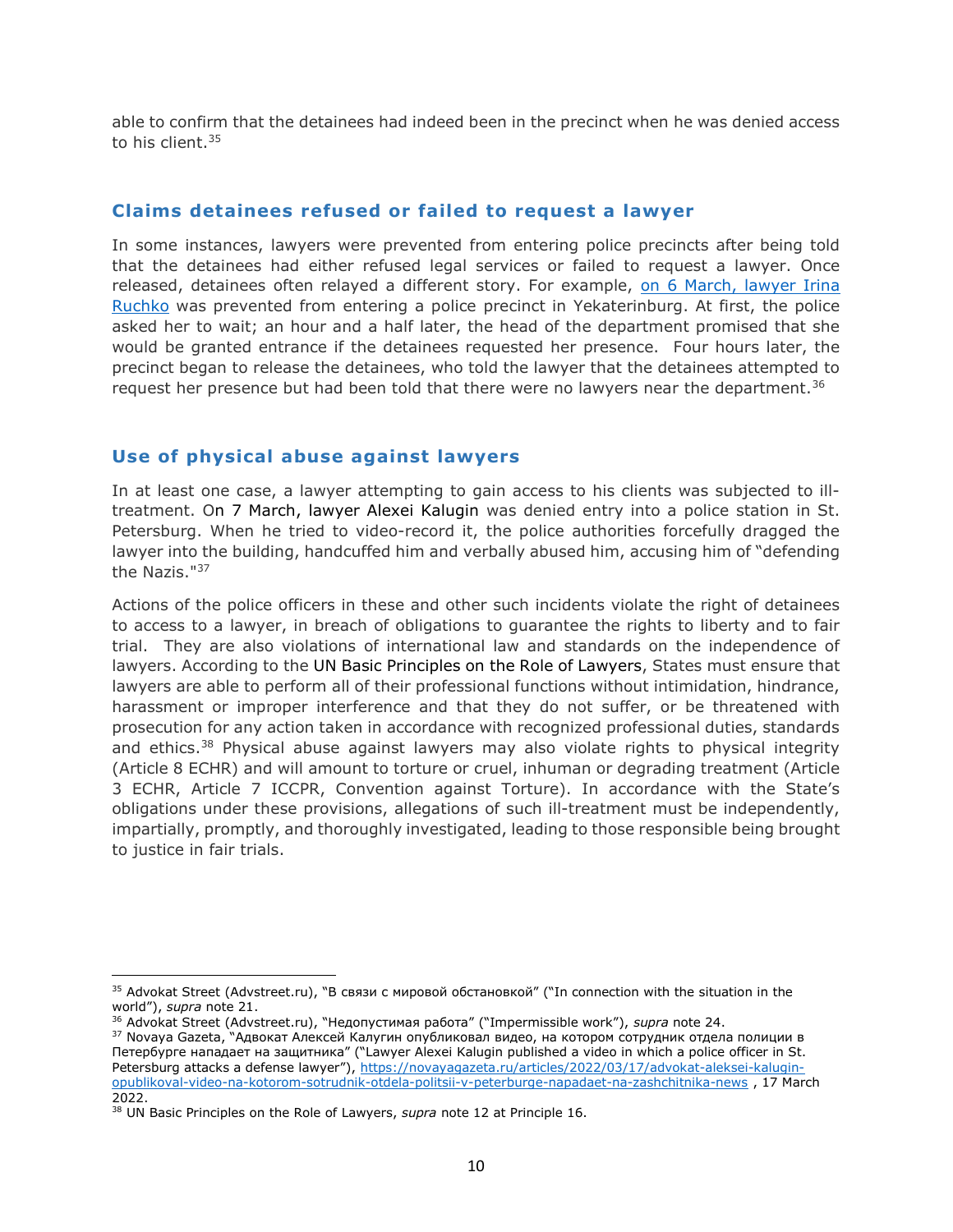## II. Interference with the right to legal representation in courts

Lawyers who represent anti-war protesters have also faced numerous instances of interference with the exercise of their professional duties in courts. Lawyers reported obstacles ranging from being denied access to their clients prior to scheduled hearings, to being denied admission to the court by administrative staff, bailiffs, and judges. Such obstruction is likely to violate the right to liberty and the right to a fair trial, in particular the right to an effective defence, (ECHR Article 6.3.c, ICCPR Article 14.3.d), $39$  and in some instances the right to an effective remedy (article 13 ECHR, article 2(3) ICCPR). As provided by the UN Principles on the Role of Lawyers, States must ensure that lawyers are able to perform all of their professional functions without intimidation, hindrance, harassment or improper interference and that they do not suffer or be threatened with prosecution for any action taken in accordance with recognized professional duties, standards and ethics.<sup>40</sup>

#### New or extraordinary requirements for access to a court

In many cases, lawyers were prevented from entering the courthouse by bailiffs, despite having the necessary paperwork and permissions usually required for entry. Lawyers were made to wait for up to several hours to gain admission and were only able to do so through extraordinary means, such as contacting judges' administrative staff directly or by direct order of a judge. For example, on 7 March, lawyers Ksenia Briks, Elena Fadeeva and Maria Belyaeva were told that the Nevskiy Court in St. Petersburg was closed, and they would only be able to gain admission by direct order of the judge once their clients each filed a petition for their admission. As a result, the lawyers were forced to shout instructions to their clients while the detainees were led into the courthouse and, eventually, all three lawyers were able to gain access to the courthouse through such means. $41$  Similarly, on 7 March, lawyers Maria Zyryanova, Anastasia Pilipenko, and Mark Alekseev were initially unable to access the Moscow District Court in St. Petersburg. According to Maria Zyrynova, she heard bailiffs receive instructions over radio not to let the lawyers in. The lawyers were only able to gain admission after they called judges' chambers and judges' assistants directly, conducting their conversations over speakerphone so that the bailiffs could hear the confirmation and grant entrance for each lawyer.<sup>42</sup>

#### Complete denial of entry

In other cases, lawyers were not allowed to enter the courthouse to act for their clients in proceedings For example, on 26 February, lawyer Dmitry Gerasimov was unable to access to the Moscow District Court in St. Petersburg. The bailiffs reportedly told him that he was not on the list of participants for the hearing. After communicating with his client and later the judge's chambers multiple times and receiving assurances from the judge' assistant that he

<sup>40</sup> UN Basic Principles on the Role of Lawyers, Principle 16.

<sup>41</sup> OVD-Info, "No to war," https://reports.ovdinfo.org/no-to-war#1 (accessed 22 April 2022); Advokat Street (Advstreet.ru), "Адвокатов записывают в соучастники" ("Lawyers treated as accomplices"), https://advstreet.ru/article/advokatov-zapisyvayut-v-souchastniki/ , 16 March 2022.

<sup>&</sup>lt;sup>39</sup> ECHR, supra note 8 at Article 6.3.c; ICCPR, supra note 8 at Article 14.3.d.

 $42$  Ibid.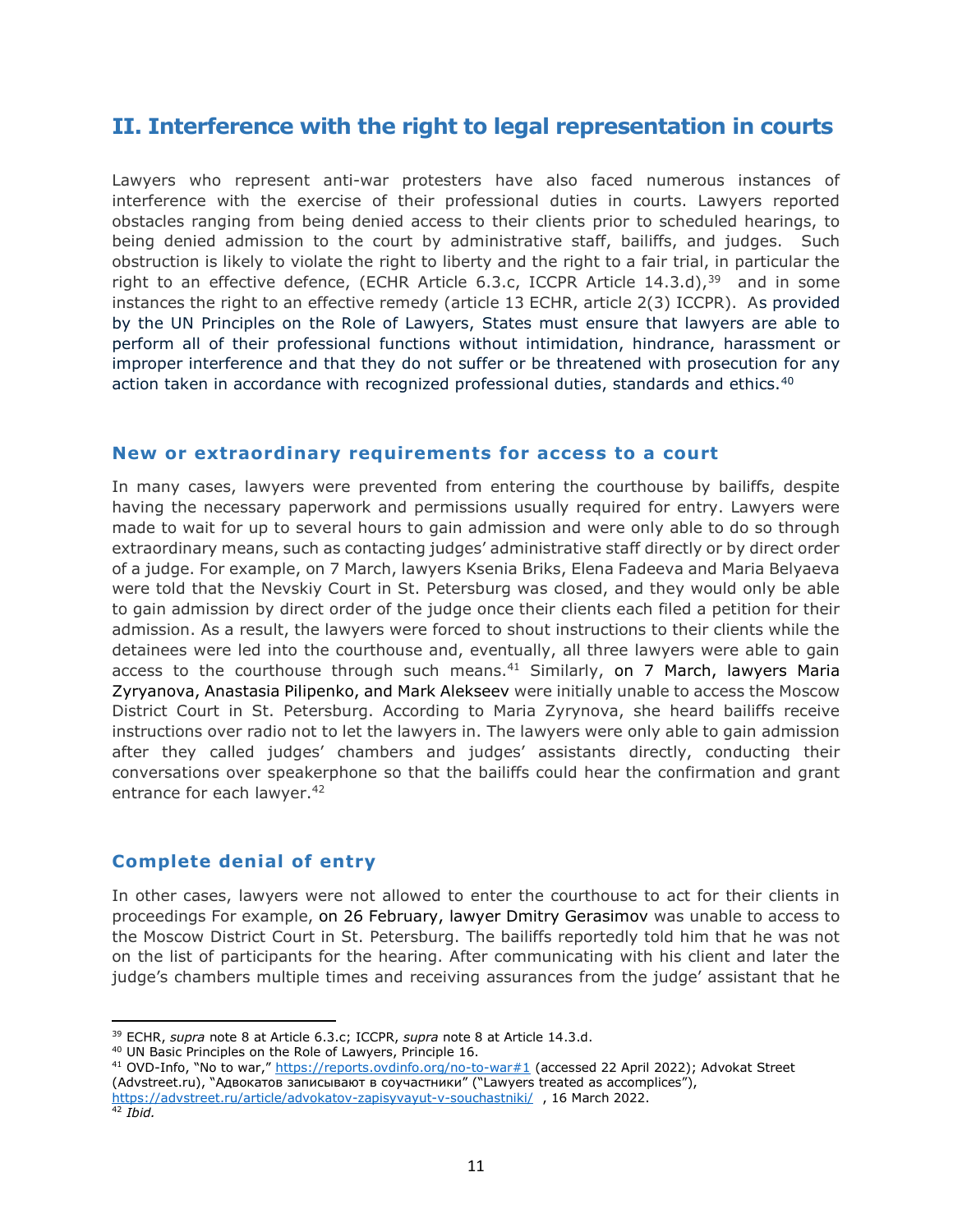would be admitted, Gerasimov never was granted entry by the bailiffs. Ultimately, his client's case was called in his absence and the defendant was sentenced to six days of detention.<sup>43</sup>

#### Ejecting lawyers from courthouses

Lawyers also reported that even after they were able to gain access, they were often rushed out of the courthouse prior to completing their work. In this way, lawyers were either prevented from attending multiple scheduled hearings or providing further assistance to their clients after hearings. For example, in St. Petersburg, lawyer Kseniya Briksa was escorted out of the courthouse because "the hearing was over and there was no reason for her to stay in the court house", while she was still instructing a client on the appeals process for their case.<sup>44</sup> The same tactic was used against lawyer Mariya Belyaeva.<sup>45</sup> Such actions interfere with the right to have adequate time and facilities for the preparation of a defence (ECHR Article 6.3.b, ICCPR Article 14.3.b) an important element of the right to a fair trial.<sup>46</sup>

In some cases, lawyers endured openly hostile attitude from judges. In at least one case, a lawyer reported that a judge refused to admit lawyers into the courthouse upon being requested to do so. On 7 March, upon gaining access to a court in St. Petersburg, lawyer Yelena Fadeeva asked a judge to let at least some of her colleagues into the entranceway of the courthouse. The judge bluntly refused her. She quoted the judge as saying: "to have lawyers moping about here and looking for clients  $-1$  do not need that.<sup>"47</sup>

<sup>43</sup> Advokat Street (Advstreet.ru), "Установка отсекать адвоката" ("Distancing lawyers"), https://advstreet.ru/article/ustanovka-otsekat-advocata/, 16 March 2022.

<sup>44</sup> Advokat Street (Advstreet.ru), "Адвокатов записывают в соучастники" ("Lawyers treated as accomplices"), supra note 33.

 $45$  Ibid.

<sup>&</sup>lt;sup>46</sup> ECHR, supra note 8 at Article 6.3.b; ICCPR, supra note 8 at Article 14.3.b.

<sup>47</sup> Ibid.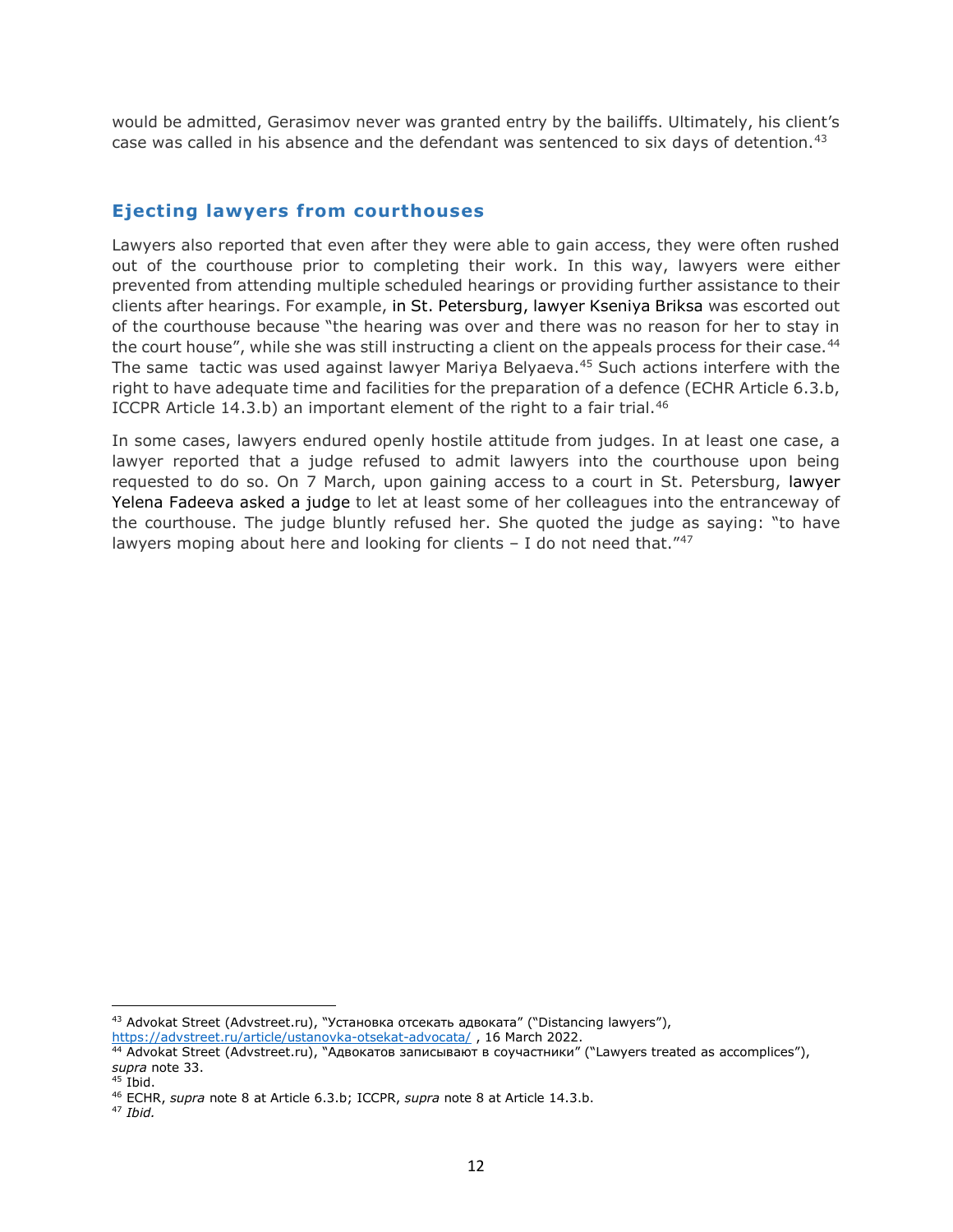### **Conclusions**

There is consistent evidence of police resorting to practices of ill-treatment and arbitrary arrests and deprivation of liberty of protesters since the beginning of armed conflict with Ukraine in February 2022.<sup>48</sup> Those arrested are at high risk of unfair procedures in pre-trial and trial stages, in a legal system where the judiciary lacks independence and is ineffective in upholding national or international human rights quarantees.<sup>49</sup>

Law enforcement officials at police stations and court houses have engaged in widespread obstructive practices which have impeded the work of lawyers, who are attempting to assist those detained and/or charged for anti-war protests. These practices are contrary to Russian domestic law and international legal obligations. Such treatment of lawyers may point to cases of identifying lawyers with their clients and their political and other views and conduct.

Lawyers have been subjected to physical ill-treatment in relation to the discharge of their professional duties. Under international human rights law, lawyers must be protected against attacks both in connection with the human rights of their clients and the human rights of the lawyers themselves. Harassment of lawyers may lead to violations of the rights of their clients including, among others, the right to a fair trial (ICCPR Article 14; ECHR Article 6), the right to liberty (ICCPR Article 9; ECHR, Article 5), or freedom from torture or other ill-treatment (ICCPR Article 7; ECHR Article 3).<sup>50</sup>

<sup>&</sup>lt;sup>48</sup> Russian Federation: illegal invasion of Ukraine is no excuse for clampdown on peaceful protest at home, https://www.icj.org/russian-federation-illegal-invasion-of-ukraine-is-no-excuse-for-clampdown-on-peacefulprotest-at-home/.

<sup>49</sup> Add ICJ reports on judiciary

<sup>50</sup> ECHR, supra note 8 at Articles 3, 5, 6; ICCPR, supra note 8 at Articles 7, 9, 14.